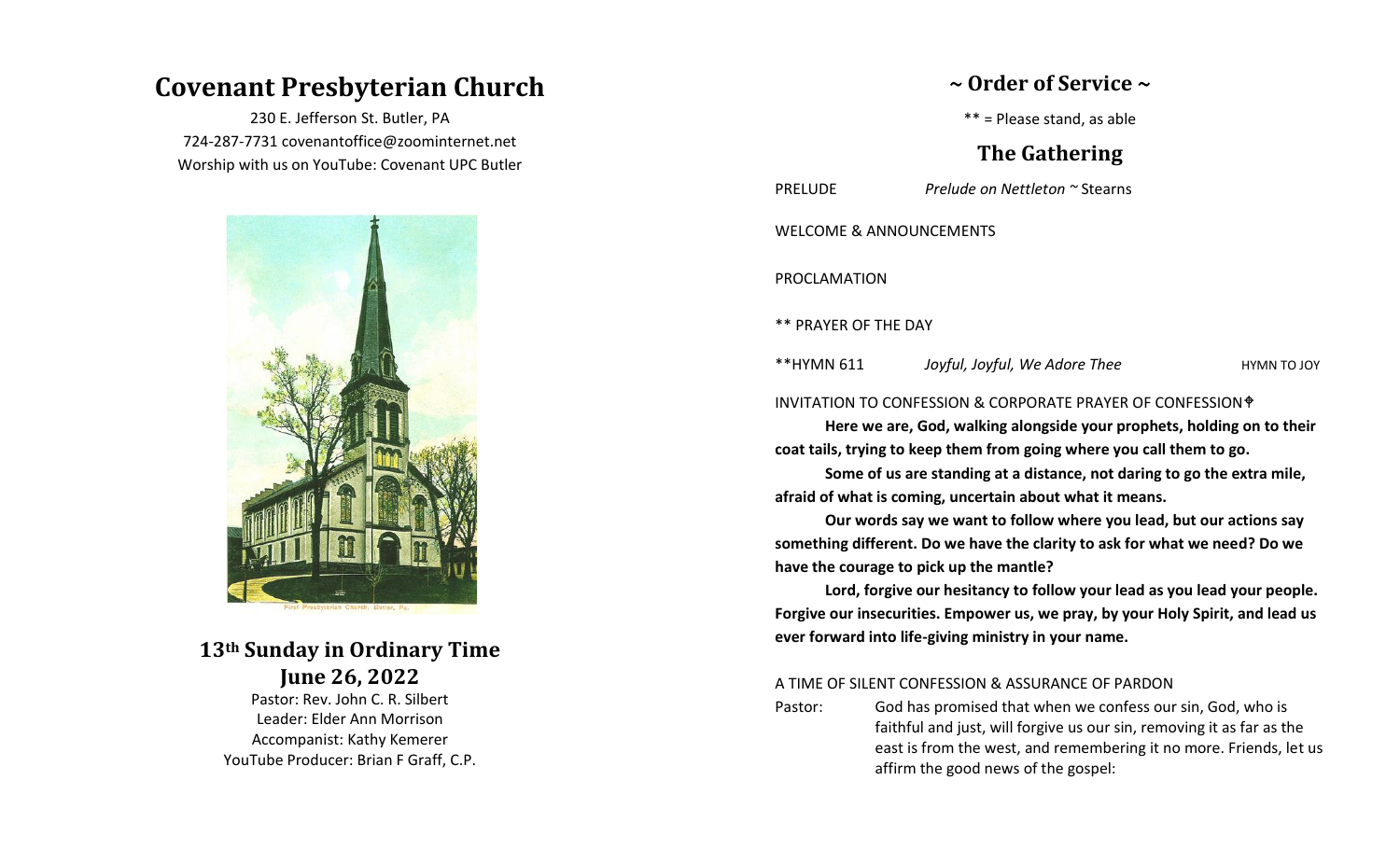| All: | In the name of Jesus Christ, we are forgiven. Thanks be to God! |
|------|-----------------------------------------------------------------|
|------|-----------------------------------------------------------------|

\*\*RESPONSE 581 *Glory Be to the Father* GLORIA PATRI *Glory be to the Father, and to the Son, and to the Holy Ghost; as it was in the beginning, is now, and ever shall be, world without end. Amen, amen.*

### \*\*THE PEACE OF CHRIST

Leader: A harvest of righteousness is sewn in peace for those who make peace. The peace of our Lord Jesus Christ be with you all. People: **And also with you.**

### **The Word**

|                                                                                                               | **ILLUMINATION 286 V.4 Breathe on Me, Breath of God | <b>TRENTHAM</b>   |  |  |  |  |  |
|---------------------------------------------------------------------------------------------------------------|-----------------------------------------------------|-------------------|--|--|--|--|--|
| Breathe on me, Breath of God, so I shall never die,<br>but love with thee the perfect life of thine eternity. |                                                     |                   |  |  |  |  |  |
|                                                                                                               |                                                     |                   |  |  |  |  |  |
|                                                                                                               | Leader: This, is the Word of the Lord.              |                   |  |  |  |  |  |
|                                                                                                               | People: Thanks be to God!                           |                   |  |  |  |  |  |
| PSALM 77                                                                                                      | HYMN 781 Hear My Cry, O God, and Save Me!           | <b>GENEVAN 77</b> |  |  |  |  |  |
| NT LESSON                                                                                                     | Galatians 5: 1, $13 - 25$                           | Pew Bible P.948   |  |  |  |  |  |
|                                                                                                               | Leader: Here ends the reading of the Epistle.       |                   |  |  |  |  |  |
|                                                                                                               | People: Praise be to You, O Lord!                   |                   |  |  |  |  |  |
|                                                                                                               | **GOSPEL LESSON Luke $9:51-62$                      | Pew Bible P.843   |  |  |  |  |  |
|                                                                                                               | Pastor: The Gospel of our Lord.                     |                   |  |  |  |  |  |
|                                                                                                               | People: Glory to You, O Christ!                     |                   |  |  |  |  |  |

| <b>CANTICLE 288</b><br>Spirit of the Living God<br>LIVING GOD<br>Spirit of the living God, fall afresh on me. (x2)<br>Melt me; mold me; fill me; use me.<br>Spirit of the living God, fall afresh on me.                                                                                                                                                                                                  |                                                   |                                                 |              |  |                    |  |  |
|-----------------------------------------------------------------------------------------------------------------------------------------------------------------------------------------------------------------------------------------------------------------------------------------------------------------------------------------------------------------------------------------------------------|---------------------------------------------------|-------------------------------------------------|--------------|--|--------------------|--|--|
| THE SERMON                                                                                                                                                                                                                                                                                                                                                                                                |                                                   | "Fish or Cut Bait!"                             |              |  | <b>PASTOR JOHN</b> |  |  |
| <b>SERMON RESPONSE 583</b>                                                                                                                                                                                                                                                                                                                                                                                | Glory to God, glory to God, glory in the highest! | Glory to God, glory to God, alleluia, alleluia! | Glory to God |  | GLORIA (Taizé)     |  |  |
| ** AFFIRMATION OF FAITH a brief creed from the Uniting Churches of Australia<br>We believe in God who created us,<br>who loves us and makes us whole.                                                                                                                                                                                                                                                     |                                                   |                                                 |              |  |                    |  |  |
| We believe in Jesus Christ, God's Son,<br>whose death and resurrection<br>is our salvation<br>and our example.                                                                                                                                                                                                                                                                                            |                                                   |                                                 |              |  |                    |  |  |
| We believe in the Holy Spirit of God<br>who calls us to abundant life. Amen.                                                                                                                                                                                                                                                                                                                              |                                                   |                                                 |              |  |                    |  |  |
| PASTORAL PRAYER with THE LORD'S PRAYER<br>Our Father, who art in heaven, hallowed be thy name. Thy kingdom<br>come, thy will be done, on earth as it is in heaven. Give us this day our daily<br>bread, and forgive us our debts, as we forgive our debtors; and lead us not into<br>temptation, but deliver us from evil. For thine is the kingdom and the power<br>and the glory, forever. Amen.<br>--- |                                                   |                                                 |              |  |                    |  |  |

# **The Eucharist**

PRESENTATION OF TITHES, OFFERINGS, & GIFTS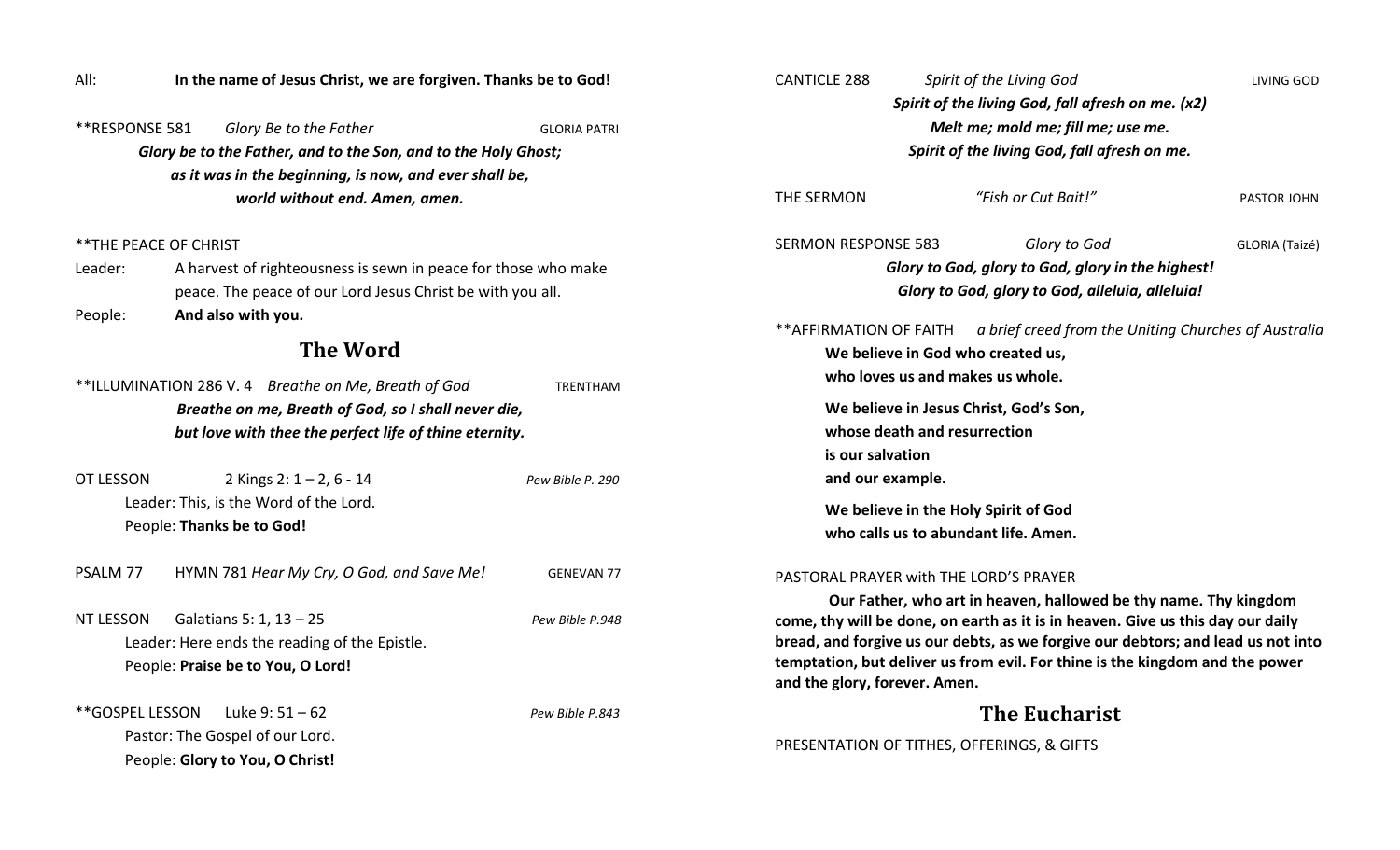\*\*DOXOLOGY 607 *Praise God from Whom All Blessings Flow* OLD HUNDREDTH (alt.)

*Praise God from whom all blessings flow; Praise Christ, all creatures here below; Praise Holy Spirit evermore; Praise Triune God, whom we adore. A-men.*

### \*\*THE CORPORATE PRAYER OF DEDICATION

**Loving God, thank you that you are the light of the world, guiding our steps on your path. Your word says that the earth is yours, and everything in it. The world and all its people belong to you. We recognize everything we have belongs to you. We acknowledge that our very lives belong to you. We now offer back to you a portion of what you have given us. May God the Father prepare our journey, Jesus the Son guide our footsteps and the Holy Spirit watch over us, on every path that we follow. Through Jesus Christ, our Lord, Amen.**

### **The Sending**

| <b>MISSION MINUTE UPDATE</b> | Cathy Chang                 | <b>AUDREY CARLSON</b> |
|------------------------------|-----------------------------|-----------------------|
| **HYMN 726                   | Will You Come and Follow Me | KELVINGROVE           |

\*\*THE CHARGE & BENEDICTION

POSTLUDE *Trumpet Tune ~* Powell

 $\angle$  The Confession and Assurance are adapted from Julie Gvillo for this Sunday at *A Space for Grace*. The prayer of Dedication is by

**Offerings, Tithes, & Gifts: Mail** to 230 E. Jefferson St.; **Online** at [www.covenantbutler.org;](http://www.covenantbutler.org/) **Mobile** via Vanco Mobile Faith Engagement App

Fellowship Hour: No regular Fellowship today. Please visit our Cookout Fundraiser from 12 – 2 PM.

Lighthouse Item of the Month: **JULY:** Jars of Jelly

Celebration: (Today) June 26 Gina Loebell's Birthday

### Joint Services:

July 3 St. Andrews @ Covenant 11:00 AM Message: Pastor Merry Hope Meloy July 10 Covenant @ St. Andrews 10:30 AM Message: Pastor John C. R. Silbert

Prayer Circle: Sunday's at 10:45 AM in the Assembly Room.

Prayer Concerns: If you have a prayer request, please contact the Prayer Cordon: Virginia Lokovich 724-287-3920, Jane Hall 724-287-5410, Pastor John 412-779-6148, the church office 724-287-7731 or [covenantprayers@zoominternet.net.](mailto:covenantprayers@zoominternet.net)

**Dr. Ellen Dodge,** a friend of Leanne Heaton, continuing recouperation & physical therapy at home.

**Aria**, young 4-year-old with cancer has been moved from palliative care and is awaiting further tests.

**Frank**, Gina Loebell's Brother-in-law, with esophageal concerns.

**Virginia Lokovich family members & grandson Nathan,** for continued prayers in various situations and concerns & thankfulness that Nathan has found a residence that can meet his physical needs.

**Isabella**, college-aged daughter of **Maria**, a friend of Dave Loebell, anticipating intestinal surgery.

**The family of Bob Specht**, especially wife, **Beverly**, known to Lynn Deluga, grieving Bob's sudden death from a recent accidental fall.

**Josie**, the young ski-accident victim, great joy that according to her doctors, she should make a full and complete recovery!

**Leanne Heaton,** continuing dialysis treatments.

**Rev. Dr. Robert Taylor**, a former pastor of Covenant, doing well in recovery despite a recent stroke.